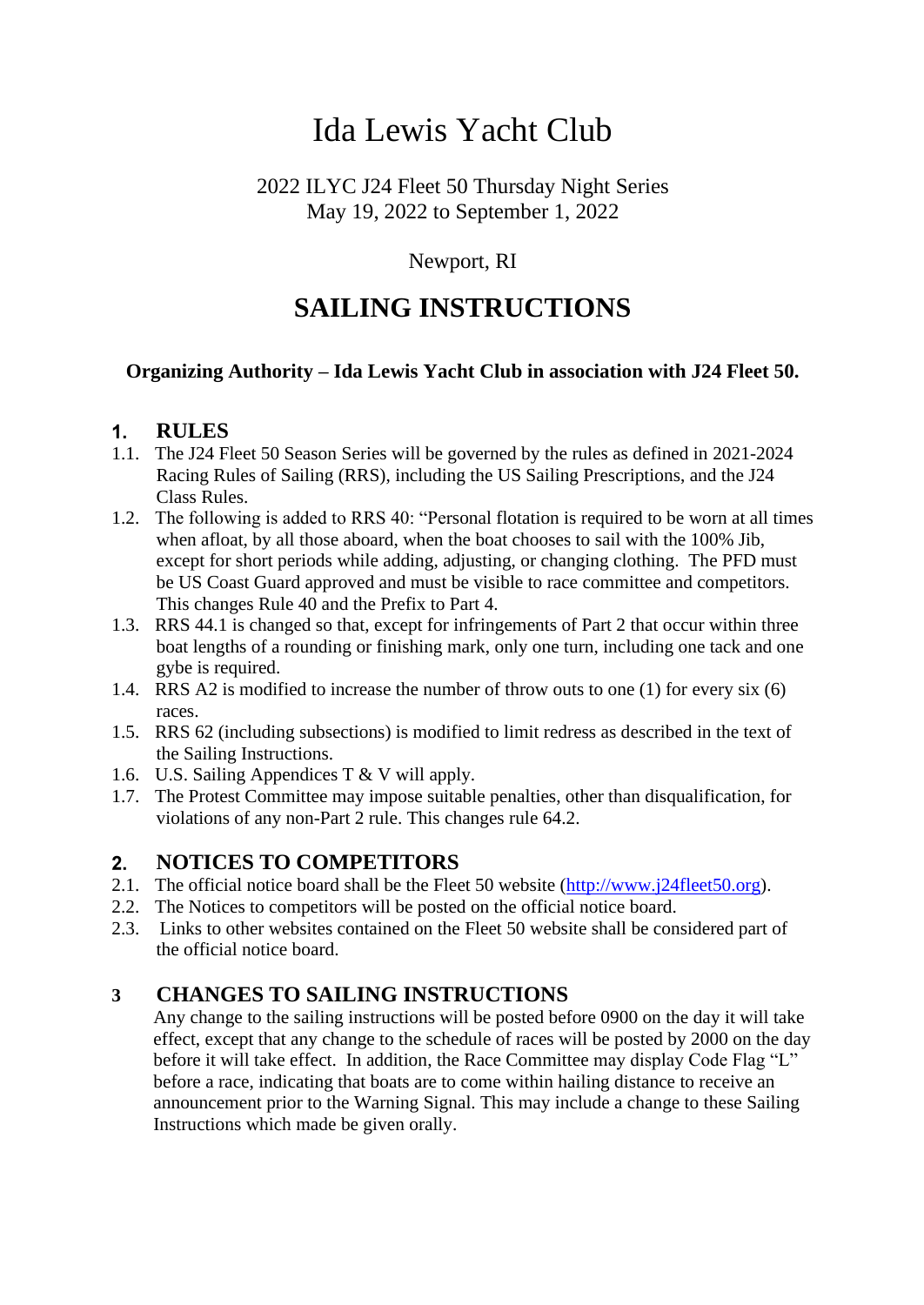### **4 SIGNALS MADE ASHORE**

- 4.1 Signals made ashore will be displayed at Ida Lewis Yacht Club.
- 4.2 When flag AP is displayed ashore, '1 minute' is replaced with 'not less than 30 minutes' and this extends the description for AP in RRS Race Signals.
- 4.3 If racing is cancelled prior to the Race Committee leaving the dock, Code Flag "N" over Code Flag "A" will be flown from the flagpole at Ida Lewis Yacht Club. Competitors may call the ILYC Launch or Dock Office on VHF Channel 78A or phone (401) 846- 1969 for information.

# **5 SCHEDULE OF RACES**

#### 5.1 **Dates of racing**

Races will be on Thursday evenings. The schedule for the regatta is shown in the table below.

| <b>Thursday Night Series</b> | May $19th$ – September $1st$ |
|------------------------------|------------------------------|
|------------------------------|------------------------------|

#### 5.2 **Number of races:**

The race committee intends to run at least two races a night but may run any number of races at its sole discretion.

- 5.3 The scheduled time of the Warning Signal for the first race each day is 1805.
- 5.4 Flag A displayed, with no sound, while boats are finishing means "No more racing today."

#### **6 CLASS FLAG**

The class flag is the J24 flag or code flag "J". The J24 flag is the J24 insignia displayed on a white field.

### **7 RACING AREAS**

The instructions and course options listed on the 2018-2020 South Bay Race Chart, apply. This chart is available at Sail Newport's main office.

#### **8 THE COURSES**

- 8.1 Courses will use be selected from the South Bay Race Chart or use marks selected from the Chart.
- 8.2 The Race Committee, at their discretion, may substitute an Inflated Racing Mark (e.g., an orange or yellow inflated mark) in lieu of a mark selected from the Chart.
- 8.3 Courses will be displayed on a Race Committee boat. Courses will be identified using the designations from the Chart or listing the marks of the course, the side on which they are to be left, and their rounding order.

### **9 MARKS**

- 9.1 The marks will be Government Marks or Special Racing Marks as described on the South Bay Race Chart.
- 9.2 If a turning mark listed on the Chart is missing, the Race Committee may substitute an inflated racing mark at the approximate location of the missing mark.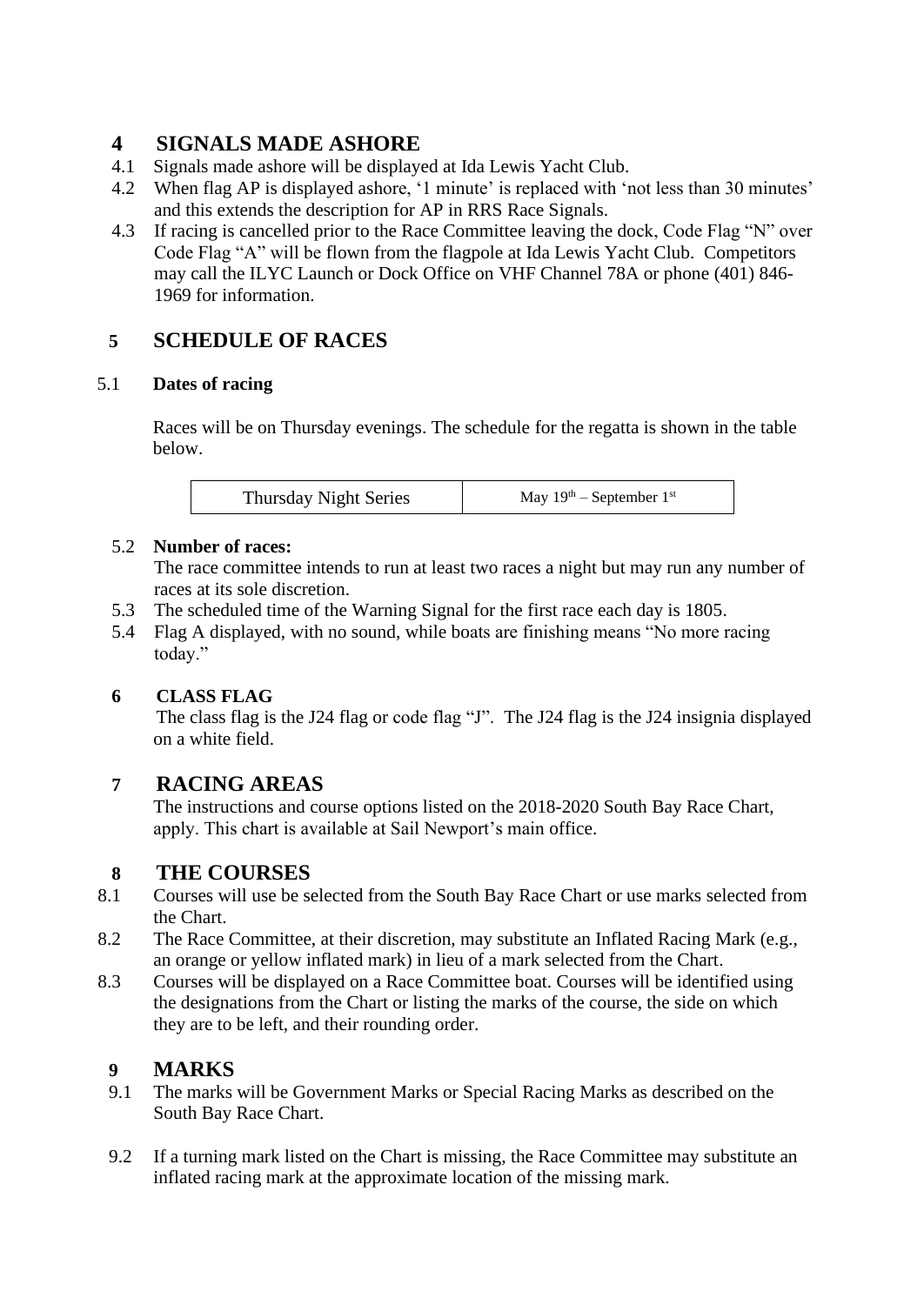- 9.3 The Race Committee, at its discretion, may substitute inflated racing marks in arbitrary locations, in lieu of marks selected from the Chart.
- 9.4 The starting and finishing marks will be an inflatable buoy, a small buoy, or an anchored race committee boat with an orange or blue shape on a staff.

# **10 AREAS THAT ARE OBSTRUCTIONS**

The following area is designated as an obstruction: the area inside the rocks known as the "Dumplings".

# **11 THE START**

- 11.1 Races will be started by using RRS 26.
- 11.2 The starting line will be between a staff displaying an orange flag on the signal boat and the starting mark.
- 11.3 The starting mark may be an inflatable mark or a staff displaying an orange flag on an anchored boat.
- 11.4 A boat that does not start within five minutes after her starting signal will be scored Did Not Start without a hearing. This changes RRS A4 and A5 and excludes boats that are subject to RRS 29.1 and 30.1.
- 11.5 The race committee will attempt to broadcast sail numbers of boats that are OCS at the start on the Fleet VHF Channel (VHF 69). Failure to make a broadcast, to make it promptly, or for it to be received by a boat will not be grounds for a request for redress. This changes RRS 62.1(a).

# **12 CHANGE OF THE NEXT LEG OF THE COURSE**

- 12.1 To change the next leg of the course, the race committee will move a mark to a new position or insert a mark in a new position per RRS 33 except as described in SI 12.2.
- 12.2 A windward drop mark, leeward drop mark or gate may be changed up to 5 degrees without signaling a change of course. If a mark is so adjusted, an adjustment will be broadcast on the Fleet VHF channel. Failure to broadcast or failure to receive such a VHF broadcast is not grounds for Redress. This changes RRS 33

### **13 THE FINISH**

- 13.1 The finishing line will be between the blue flag on the Race Committee Boat and the nearby mark.
- 13.2 The Race Committee may choose to place a separate "FINISH" mark between the "START" mark and the Committee Boat. This includes an anchored boat.
- 13.3 A staff displaying a blue flag on an anchored boat may be used as the finish mark.

### **14 PENALTY SYSTEM**

- 14.1 RRS 44.1 is changed so that, except for infringements of Part 2 that occur within three boat lengths of a rounding or finishing mark, only one turn, including one tack and one gybe, is required.
- 14.2 Any boat acknowledging a penalty must notify the race committee and identify the boat that was fouled.
- 14.3 Penalties may be taken after a race per RRS V2.

### **15 TIME LIMIT**

15.1 The first boat must finish before thirty (30) minutes after sunset in Newport.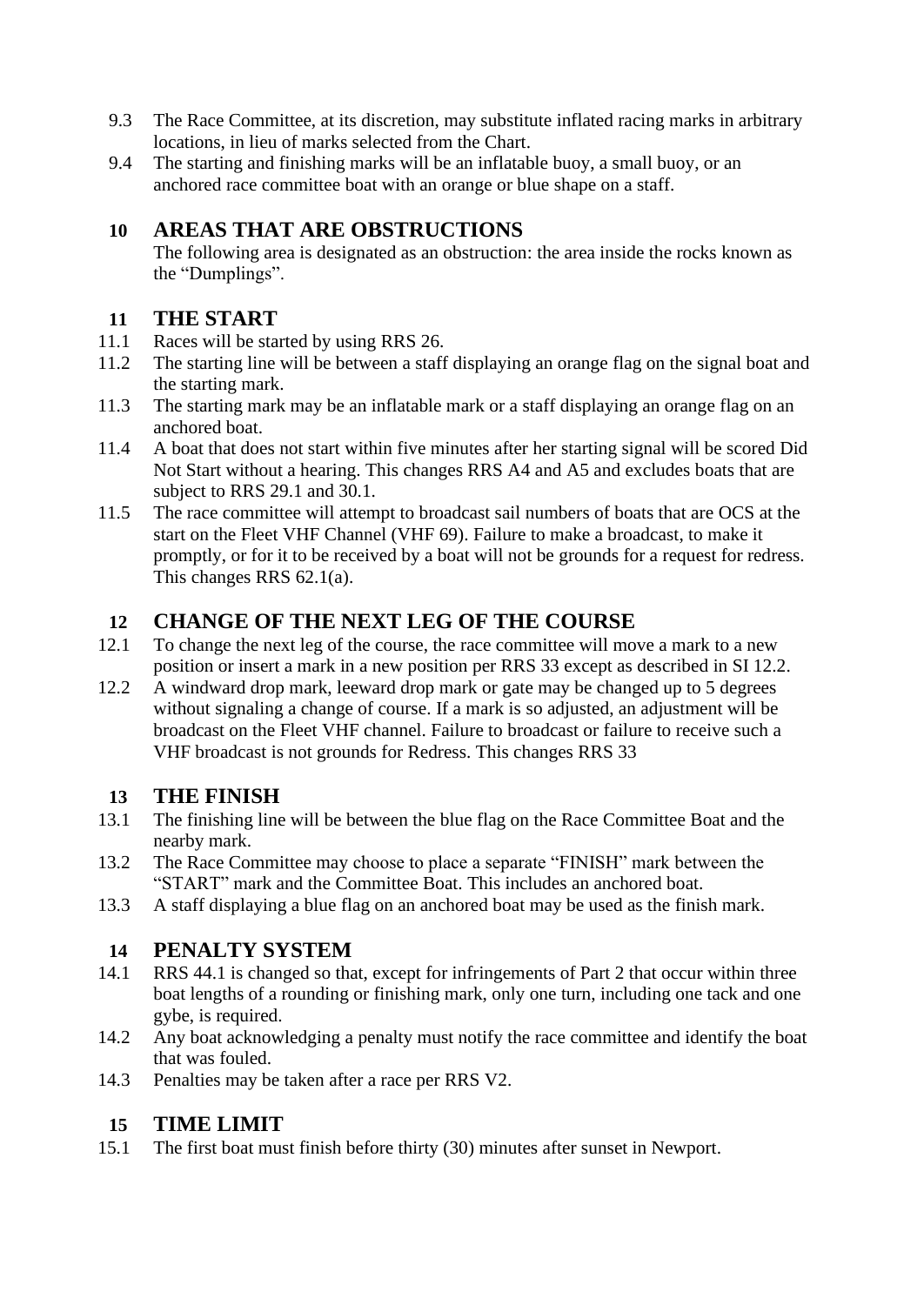- 15.2 Boats failing to finish within thirty (30) minutes after the first boat sails the course and finishes will be scored Did Not Finish (DNF) without a hearing. This changes RRS 35, A4 and A5.
- 15.3 If a boat in last place is delaying the next start on the same day, or the completion of racing for the day, the Race Committee may score the boat points equal to last place prior to their crossing the finish line. This changes RRS A4.2.

# **16 PROTESTS AND REQUESTS FOR REDRESS**

- 16.1 Protest forms are available on the ILYC website. Protests and requests for redress or reopening shall be delivered to the Fleet Captains by emailing Ian Scott at Ian@crystalspring.net or by faxing or delivering the form to the Ida Lewis Yacht Club dock office within the appropriate time limit. Competitors are encouraged to submit protests electronically (email or fax).
- 16.2 In addition to the requirements of RRS 61.1, the intent to protest shall be reported to and acknowledged by the Race Committee finish line boat immediately after finishing – this may be done on via the Fleet VHF Channel (VHF 69). At the conclusion of racing, if any protests have been received, the Race Committee will broadcast the sail numbers of boats involved in any protests on Fleet VHF Channel. Failure to do so is not grounds for seeking redress nor does it exempt any boat from protest obligations.
- 16.3 The protest time limit is 7 pm (local) the day following the race.
- 16.4 Protest hearings may be conducted electronically at a time and date to be decided by ILYC Protest Committee which will communicate the date and time of the hearing to the parties involved. Confirmation of a hearing will come from the Protest Chair or the Fleet Treasurer.
- 16.5 Notices of protests by the race committee, technical committee or protest committee will be posted to inform boats under RRS 61.1(b).

### **17 SCORING**

- 17.1. The scoring system is the Low Point System as described in 90.3 and Appendix A in the RRS and modified by these SIs.
- 17.2. A minimum of five (5) completed races is required to constitute the regatta.
- 17.3. When fewer than six (6) races have been completed, a boat's series score will be the total of her race scores. There will be one (1) throw out for every six (6) races scored. This modifies RRS A2.
- 17.4. A boat's score for the regatta will be the sum of all her races in that series minus those discarded.
- 17.5. Average points for the applicable series will be scored for any boat that misses a race due to attendance at an away regatta provided advance notice of the away regatta is given. This changes RRS A9.
- 17.6. Advance notice shall be given if a boat intends to miss a race because of an away regatta. Please email Ian Scott at Ian@crystalspring.net, in advance, so that he can advise the Race Committee. Failure to notify via e-mail prior to the warning signal of racing on the day missed shall not be grounds for redress. This changes RRS 62.1.
- 17.7. Finishes will be posted on the Fleet 50 Website. Series scores will be emailed to the Fleet 50 Distribution List and posted on the Fleet 50 Website as soon after racing as possible.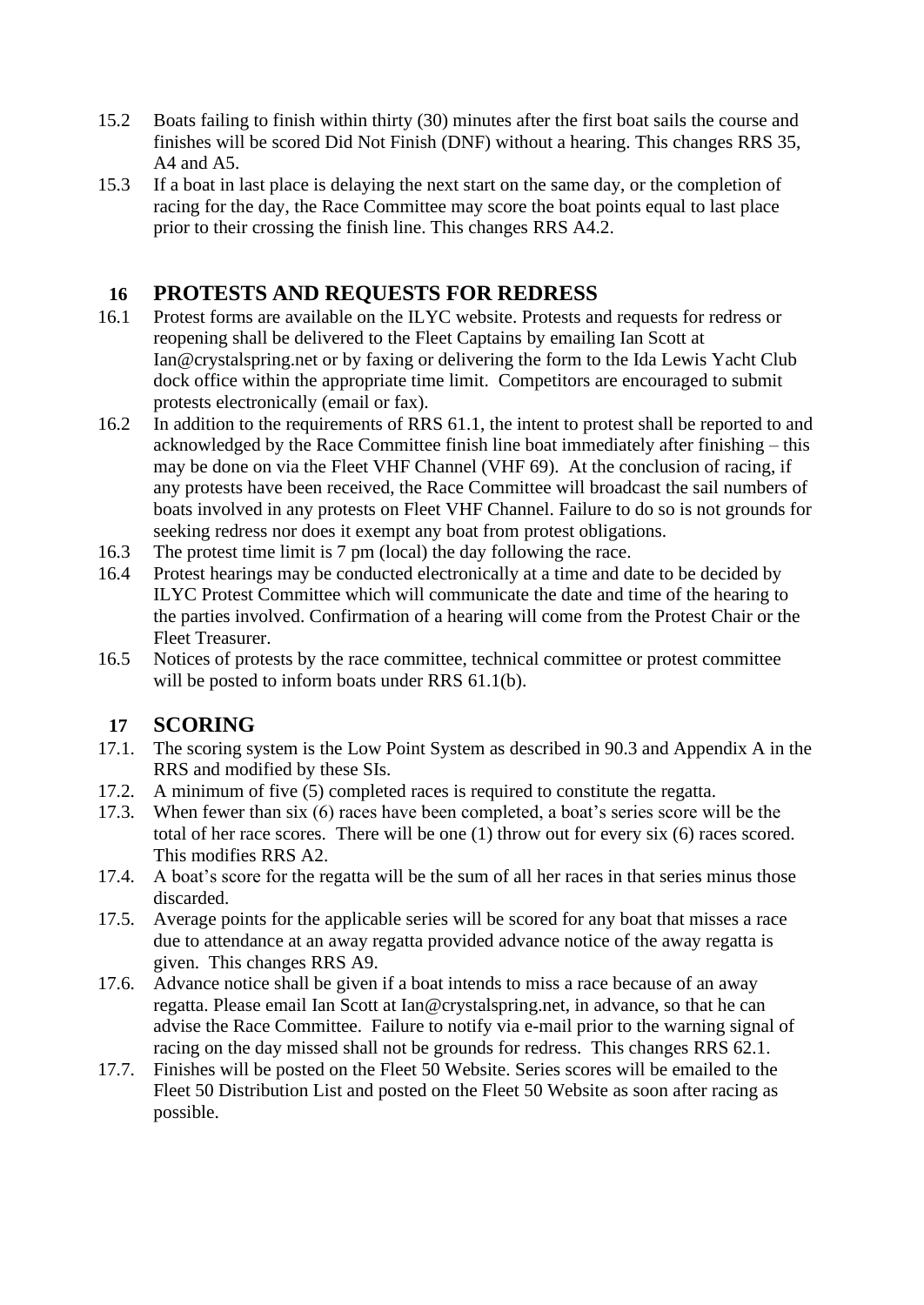# **18 SAFETY REGULATIONS**

- 18.1 Prior to the warning signal for the first race of each evening, every boat shall contact the Race Committee and hail its sail number and the number of crew present (please get an acknowledgement from the race committee). Check-in for subsequent races is required only for boats which have not checked in previously.
- 18.2 A boat that retires from a race or before racing is completed for the evening shall notify the race committee as soon as possible.
- 18.3 Narragansett Bay is a restricted channel. Sailing vessels do not have the right of way over a vessel under power which is restricted in her ability to maneuver. Competitors witnessed or reported to the Race Committee to have run afoul of commercial vessels before, while, or after racing may be subject to protest by another competitor or the Race Committee. This adds to RRS 60.2. If the protest is upheld, the infringing boat will be disqualified from the race and scored DSQ.
- 18.4 Although Narragansett Bay is a deep body of water, some of the racecourses bring the Fleet close to navigation hazards including but not limited to marked and unmarked rocks and pilings, islands, bridges, concrete bulkheads, and rock breakwaters. Sailing inside the rocks known as the "Dumplings" is prohibited.
- 18.5 In accordance with RI Boating Regulations, all boats must stay at least 50 feet away from a diver-down flag, unless doing so would prevent safe navigation.

#### **19 EQUIPMENT AND MEASUREMENT CHECKS**

A boat or equipment may be inspected at any time for compliance with the class rules and sailing instructions.

#### **20 TRASH DISPOSAL**

If a boat inadvertently puts trash in the water, it shall attempt to retrieve it. This adds to RRS 47.

### **21 RADIO COMMUNICATION and DATA TRANSMISSION**

- 21.1 Except in an emergency, a boat shall neither make radio transmissions while racing nor receive radio communications not available to all boats. This restriction also applies to mobile telephones.
- 21.2 VHF channel 69 is the Fleet VHF Channel. It is the intent of the Race Committee to use the Fleet VHF Channel as its primary method of communications prior to and during racing. Competitors are asked to listen to RC communications on the Fleet VHF Channel
- 21.3 All VHF broadcasts are available as a courtesy only. Failure of the Race Committee to make broadcasts on the Fleet VHF Channel or for boats to receive or properly interpret these communications shall not be grounds for redress under RRS 62 nor shall such failure exempt boats from any obligations in the rules.
- 21.4 Competitors shall only receive Race Committee VHF communications on the Fleet VHF Channel.

#### **22 PRIZES**

See NOR 13.